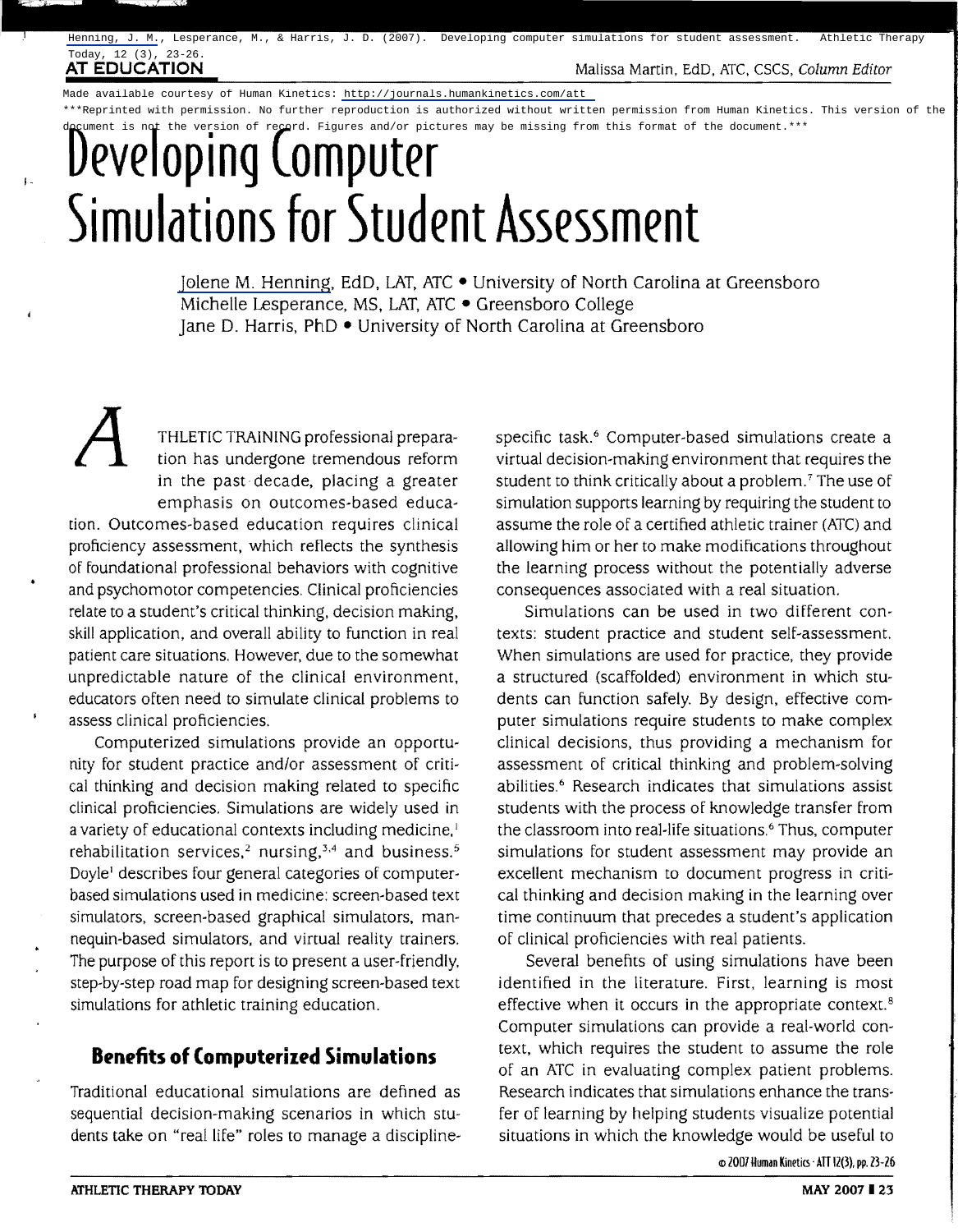solve clinical problems.<sup>9</sup> Simulations can provide specific details about a patient scenario that mimic a real encounter in the athletic training room, thus allowing a student to make a clinical decision without fear of its consequence. Embedded in the simulation is the correct sequence of actions an expert clinician would follow. The goal is for the student to reach the point at which he or she takes the correct actions. There are also "distracter" paths that clinicians may have taken in the process of developing clinical expertise. These distracter paths must be credible, given the scenario, so as to encourage an increase in student ability to discriminate and make appropriate clinical decisions. For example, students could work through a clinical problem involving a patient with an eating disorder without fear of mismanaging the situation.

Computer simulations are not intended to provide an all-encompassing tool for clinical education, and some athletic training competencies and proficiencies do not lend themselves to computer simulation. For example, if your objective is to assess a student's ability to physically perform a basic psychomotor skill, such as a valgus stress test of the knee, you may not be able to effectively assess the skill with a computer simulation. However, if your objective is to assess the student's ability to critically think about a patient with a knee injury and make a series of clinical decisions that are based on the given patient information, a computerized simulation may be an appropriate pedagogical tool.

In addition to its value as a method for assessing clinical proficiencies, computer simulations provide realism, emotional arousal, excitement, and motivation for learning.<sup>5</sup> Utilization of computer simulations in a curriculum may prove to be particularly beneficial to students as the Board of Certification (BOC) exam transitions to a computer-based format. Although the precise configuration of the computerized BOC exam has not yet been revealed, we speculate that the use of computer simulations in athletic training education programs will familiarize students with computerbased testing.

# **Designing Effective Simulations-Backward Design**

When designing effective computerized simulations, it is important to focus on simulating the intended task and to avoid a scenario that is too broad or vague. $7$  We will use the example of developing a simulation for recognizing the signs and symptoms of skin conditions to illustrate the process we used to design a computerized simulation (Table 1). We began by selecting the clinical proficiency that relates to the clinical scenario to be simulated. Simply stated, what is the educational objective for the simulation? In this example, the goal was to assess a student's ability to recognize signs and symptoms, provide proper acute care, and make appropriate referral decisions for common skin conditions.

### **TABLE 1. STEPS FOR DEVELOPING AN EFFECTIVE EDUCATIONAL SIMULATION**

Step One: Identify the educational goal/objective for the simulation.

Step Two: Determine what the final outcome will be for the simulation.

Step Three: What strategies do I want the student to use in order to reach this diagnosis?

Step Four: What will be the differential diagnoses in this simulation?

Step Five: What information do I need to build into the simulation for students to use in the critical thinking and clinical decision-making process?

Step Six: Develop an opening scenario that provides basic information about the patient.

Step Seven: Develop decision-making points that are appropriate to the scenario. (i.e., history questions, observation, palpation, etc.).

Using a process called backward design,<sup>10</sup> our next step was to determine the final desired outcome for the simulation. Determining the desired outcome first allows you to create a much clearer path through the simulation. The intended outcome for our example was the ability to diagnose tinea corporis and to provide appropriate care and referral for the condition.

The strategies the student should use to reach the final step of the simulation need to be identified in order to include all of the appropriate information. $<sup>11</sup>$  The student should possess an appropriate</sup> cognitive level to effectively navigate the scenario. In our example, students needed to synthesize information obtained in a patient interview and physical exam to develop a differential diagnosis. Therefore, it was essential for us to provide enough information about the scenario to allow the student to synthesize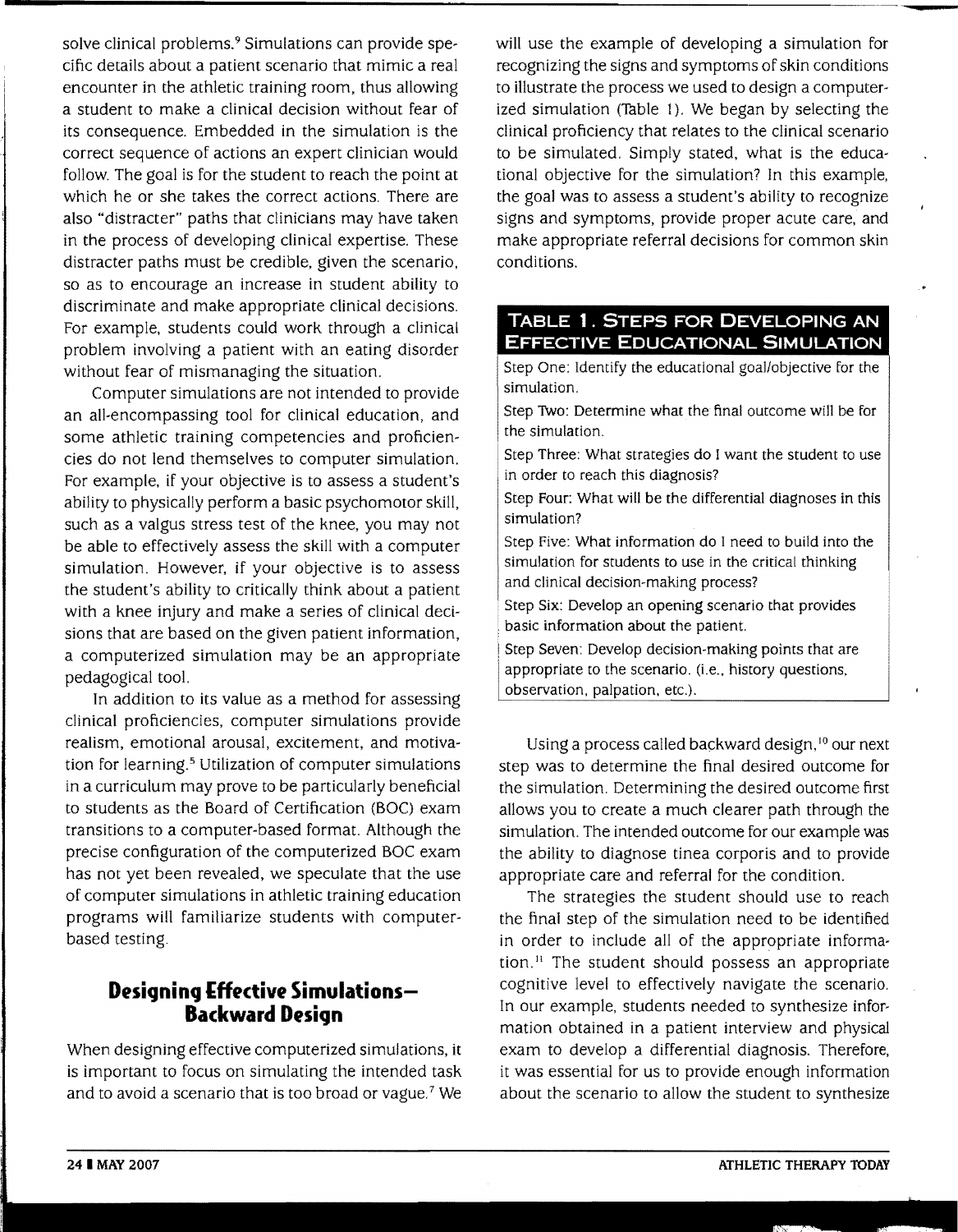information and identify multiple possible diagnoses. Because this scenario involved a clinical diagnosis, we needed to predetermine the differential diagnoses. In this case, the differential diagnoses were molluscum contagiosum, tinea corporis, impetigo, and contact dermatitis.

I·

 $\ddot{\cdot}$ 

...

The next step in developing the simulation was to identify the information that students would need to use in the clinical decision~making process. In our example, students need to ask a variety of history questions and assess patient responses. In order to provide a "real life" perspective on the situation, we included a picture of the skin condition (tinea corporis) in the computer simulation, which required the student to perform a thorough inspection of the affected skin area.

We found it helpful to shift our focus to the beginning of the scenario at this point in development of the simulation. This helps to pull the pieces of the scenario together. As demonstrated in Figure 1, the opening scenario should provide just enough information for the student to begin thinking about the possible outcomes and to begin consideration of the next action step. Our goal was to "connect the dots" and develop decision-making points that were appropriate for the scenario (i.e., history questions, observation, palpation, etc.). We found it useful to visually map the order of the simulation. Figure 1 illustrates the planning process we used for developing the simulation. In our example, students have the option to ask a variety of history questions and to observe the affected area. Palpating the skin lesion would not be a deSirable choice, but it is



**•**